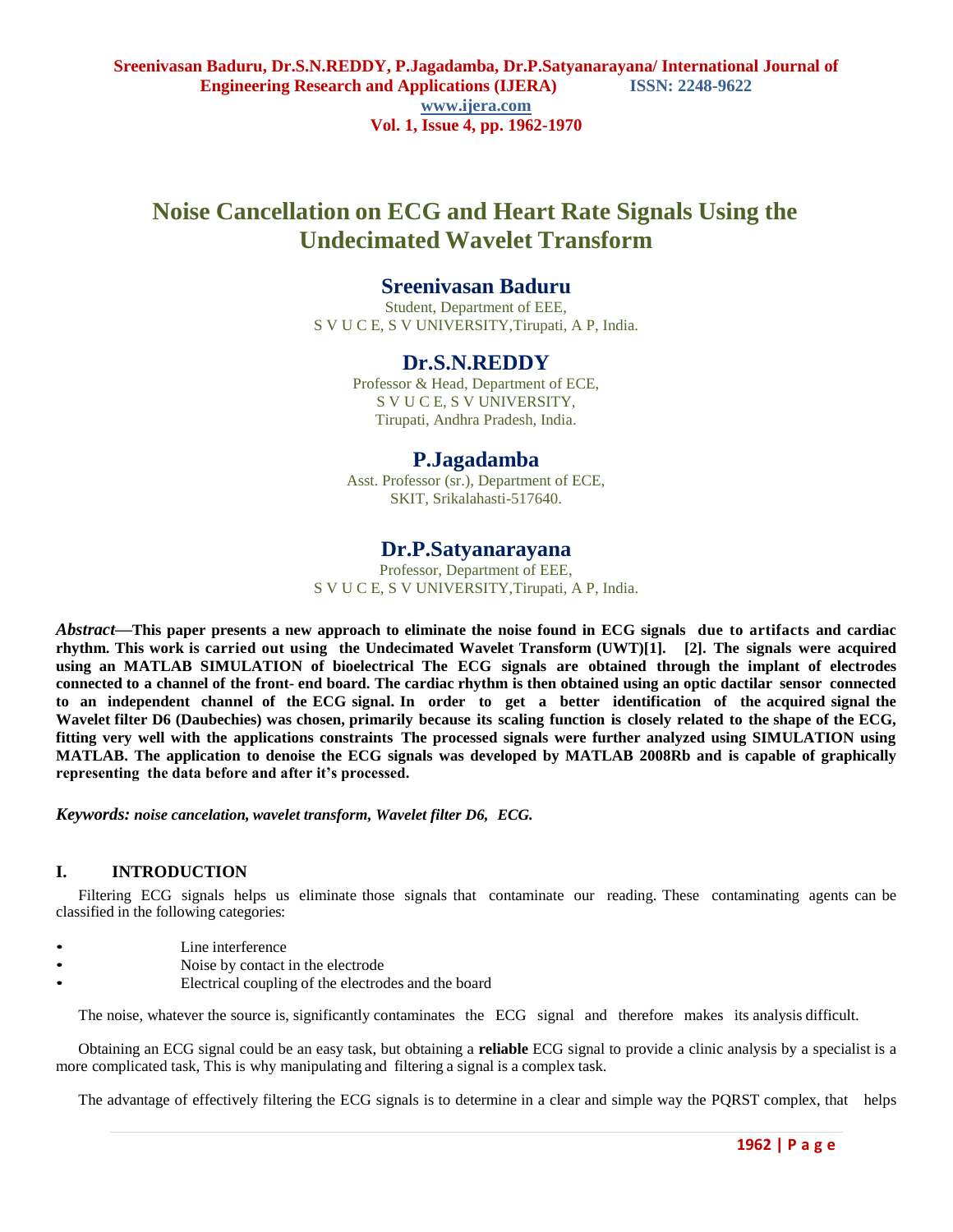the specialist identify different types of arrhythmias, like the tachycardia or the bradycardia and variations in the heart rate; as well as determine other types of abnormalities in the myocardium [3].

The Wavelet Transform is a mathematical tool also known as a mathematical microscope. It has the Short Window Fourier Transform (STFT) as its antecedent. Its main characteristic is the Multi Resolution Analysis (MRA), different scales and resolutions, constituting an adapted way for the analysis of non-stationary signals, as the bioelectrical signals are [4].

Given a signal  $f(x)$ , we wish to produce an estimation judged as a quite faithful representation of  $f'(x)$ . The problem of de noising, is that the coefficients must be noise free. This noise could be due to any number of sources the environment. [5].

The purpose for applying a filter is to reduce the noise level in the signal and simultaneously preventing a loss in the signal's wave fidelity which could deform it.

To remove the noise level in the signal using Wavelets, it must be selected among those similar to ECG waveforms, like the ones developed by Daubechies, Coiflets, or Biortogonals. In this research, all the above waveforms were tried out but only the Daubechies was selected.

Subsequent to the selection of the Wavelet, the de noise process involves a smoothed stage by a threshold, using the minimax principle [12].

#### **II. PROBLEM DEFINITION**

#### *A. The Discrete Wavelet Transform.*

The most popular wavelet transform algorithm is the discrete wavelet transform (DWT), which uses the set of *dyadic* scales (i.e. those based on powers of two) and translates from the mother wavelet to form an orthonormal basis for signal analysis [1].

To implement the discrete wavelet transform, we need to use a discrete filter bank and make use of the equation scale to two.

$$
\varphi(2^{j}t) = \sum_{k} h_{j+1}(k) \varphi(2^{j+1}t - k) \Big|_{(1)}
$$

Where  $\varphi(2^{j}t)$  is the scaling function, the two-scale relation states that the scaling function  $\varphi(2^{j}t)$ , at a certain scale can be expressed in terms of translated scaling functions at the next smaller scale. Where J indicate the resolution level associated to the frequency, k indicates the localization and t is the translation variable.

The first scaling function replaced a set of wavelets and therefore we can also express the wavelets in this set in terms of translated scaling functions at the next scale. More specifically we can write for the wavelet transform at level *j*:

$$
\Psi(2^{j} t) = \sum_{k} g_{j+1}(k) \varphi(2^{j+1} t - k) \bigg|_{(2)}
$$

This is the two-scale relation between the scaling function and the wavelet transform.

Manipulating these two equations, and keeping in mind that the inner product can also be written as integration, we arrive at the next result:

$$
\lambda_{j-1}(k) = \sum_{m} h(m-2k)\lambda_{j}(m)
$$
  

$$
-\gamma_{j-1}(k) = \sum_{m} g(m-2k)\gamma_{j}(m)
$$

**1963 | P a g e**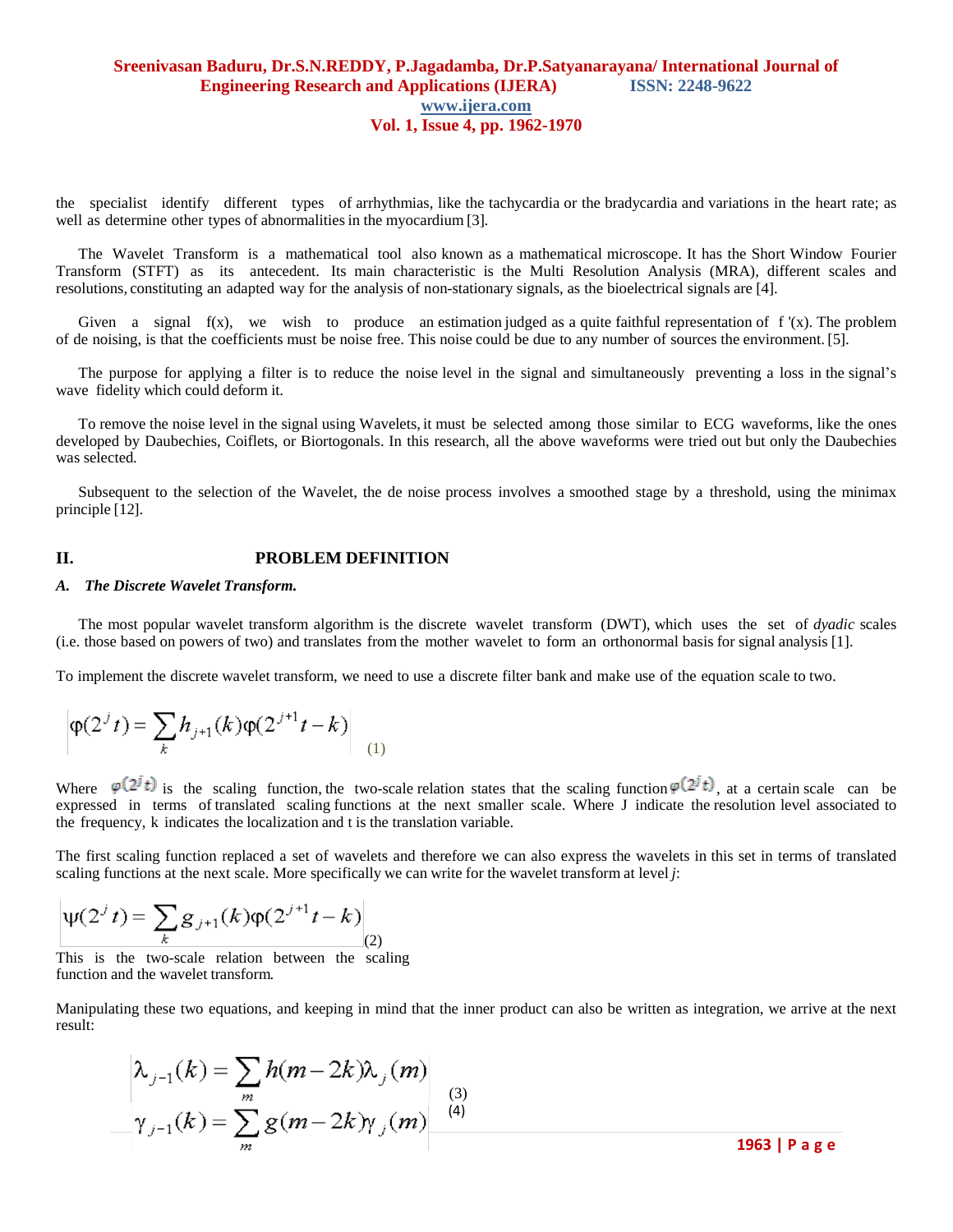These two equations state that the scaling function coefficients (h) and the Wavelet function (g) on a certain scale can be found by calculating a weighted sum of the scaling function coefficients from the previous scale.

Now that we have implemented the wavelet transform, as an iterated digital filter bank it's possible now to speak of the *discrete wavelet transform* or *DWT*. Thanks to this we can do the downsampling and upsampling of the signal.

As we can see in equations (3) and (4), a factor of 2 exists that allows us to do the downsampling or the upsampling, besides that the sum of the outputs is exactly the same as the input signal.

#### **Signal Decomposition.**

The decomposition of the signal is an iterative process as it can be observed in the wavelet and scaling function, where the signal is divided to obtain a better resolution in the time- frequency domain.

The process begins creating two symmetrical filters of a mother wavelet function (2) and a scaling function (1) that provide a orthogonal basis dividing the signal in its frequency spectrum, generating low and high frequency signals in each of these iterations, the low frequency components are the "approximation coefficients" obtained by the low pass filter, whereas the components of high frequency are the "Detail Coefficients" obtained by the high pass filter (see figure 1).



Figure 1. Decomposition signal tree with its Approximation Coefficients (low pass filter) and the Detail Coefficients (high pass filter).

#### *B. The Stationary Wavelet Transform.*

Whereas the discrete Wavelet transform has a suitable implementation in applications like data compression where compact signal description is required [5], the obtained results were not the optimal for our signal filter noise reduction application to analyze the signal; this is mainly due to the loss of the invariant translation property of the Discrete Wavelet Transform, but the variation of this parameter is allowed, this take us to the Undecimated Wavelet Transform (UWT), for a signal  $s \in \mathbb{Z}^2$  ( $\mathbb{R}$ ), it is given by:

$$
\omega_v(\tau) = \frac{1}{\sqrt{v}} \int_{-\infty}^{+\infty} s(t) \psi * \left(\frac{t-\tau}{v}\right) dt
$$
  

$$
v = 2^k, k \in \mathbb{Z}, \tau \in \mathbb{R}
$$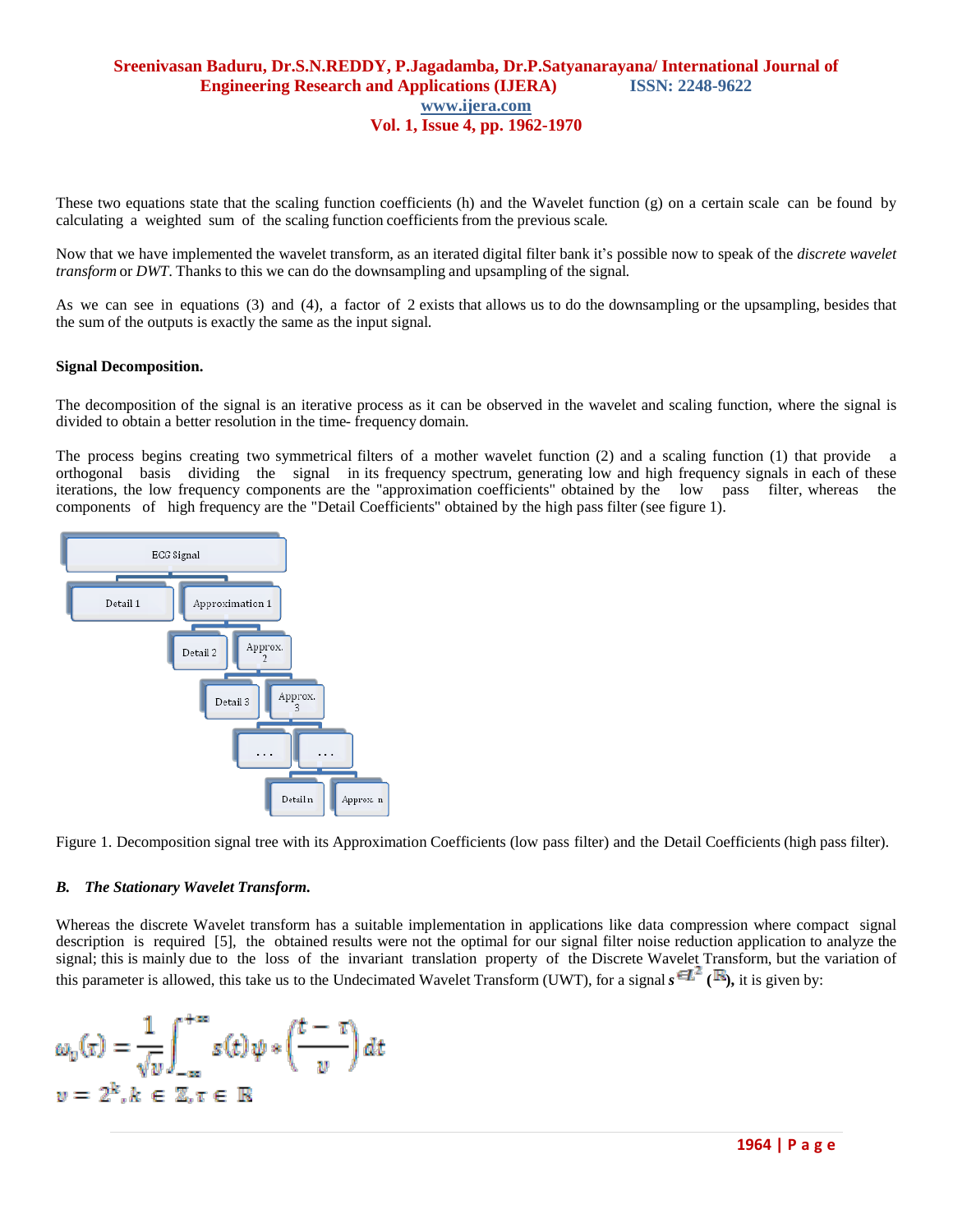(5) Where  $\omega_v(\tau)$  are the UWT coefficients on scale  $v$  and shift  $\tau$ , and  $\Psi^*$  is the complex conjugation of the mother wavelet. Actually the UWT transform can be calculated in N log N using fast filter banks algorithms [1].

The Wavelet function selection depends on the application or the application for which it's going to be used. Selecting a Wavelet function that looks like the signal that will be processed is the most convenient selection. Daubechies 6 (D6) from Daubechies family is similar in shape to the QRS complex and its energy spectrum is concentrated around low frequencies [7].

Unlike the DWT transform, which downsamples the detail and approximation coefficients in each decomposition level, the UWT transform does not incorporate downsampling operations. The UWT transform upsamples the low and high pass filter coefficients in each level. The resolution of the UWT transform coefficients decreases with the increase in the decomposition levels.

#### *C. Characteristics.*

Now we will describe the unique characteristics of the UWT transform comparing with the DWT.

1. Invariant Translation Characteristic

Unlike the DWT transform, the UWT has the property of invariant translation, or shift invariant property. For example we can use this property if we wanted to detect some discontinuity on the signal in case it is out of phase or with some displacement [9].

2. Better Capacity to reduce noise

Reducing noise with UWT transform allows for better balance between smoothness and exactitude than the DWT transform. 3. Better peak detection

Peaks often represent important information about a signal. We can use the UWT transform to identify peaks in a signal contaminated with noise.

#### **III. METHODOLOGY**

In the first phase it's the selection of the mathematic tool that is going to be used to attain our objective which is noise reduction.

Using the tools for digital signal processing of MATLAB it was realized the processing of the ECG and cardiac rhythm file obtained from the database.

The tool for the analysis of the different filters was implemented under a friendly interface to handle it in a very efficient way.

The MATLAB tool allows us to represent the ECG or heart rate signal in two windows. The first window shows the signal before processing and in the second window the signal just filters. This feature allows the user to compare both signals.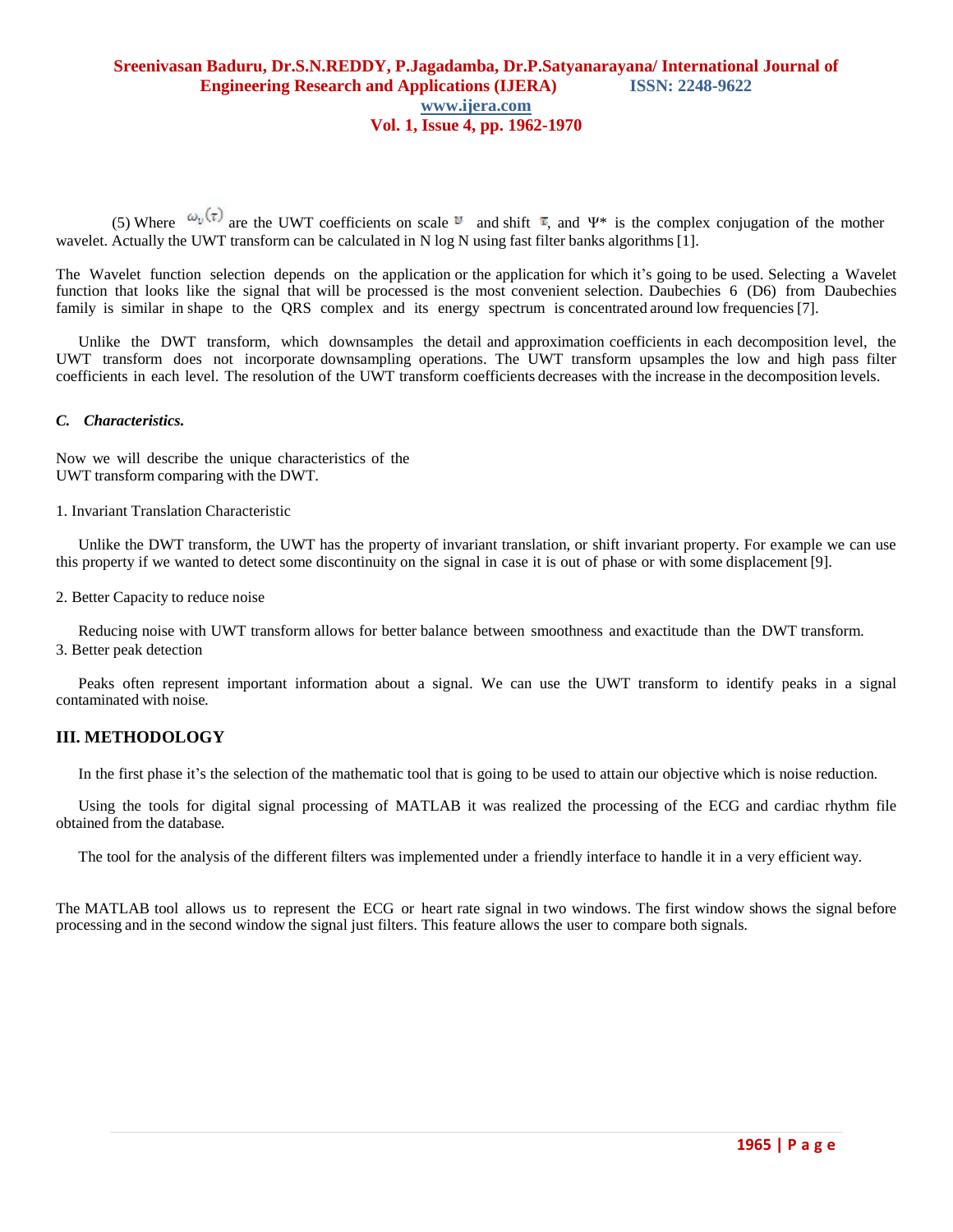#### **Sreenivasan Baduru, Dr.S.N.REDDY, P.Jagadamba, Dr.P.Satyanarayana/ International Journal of Engineering Research and Applications (IJERA) ISSN: 2248-9622**

**www.ijera.com**

**Vol. 1, Issue 4, pp. 1962-1970**



Figure 2. Standard fiducial points in the ECG (P, Q, R, S, T, and U)

Figure2 shows Standard fiducial points in the ECG (P, Q, R, S, T, and U) respectively typical normal values for these standard clinical ECG features in healthy adult males in sinus rhythm, together with their upper and lower limits of normality. Note that these figures are given for a particular heart rate. It should also be noted that the heart rate is calculated as the number of P-QRS-T complexes per minute, but is often calculated over shorter segments of 15 and sometimes 30 seconds. In terms of modeling we can think of this heart rate as our operating point around which the local inter beat interval rises and falls. Of course, we can calculate a heart rate over any scale, up to a single beat. In the latter case, the heart rate is termed the instantaneous (or beat-to-beat) heart rate,

#### **Denoising procedure**

- Apply the UWT transform to the contaminated signal to obtain the UWT coefficients of the signal. The noise in the signal usually corresponds to small value coefficients.
- Select an appropriate threshold for the UWT transform coefficients, to adjust these coefficients to values near zero. MATLAB provides methods to automatically select the threshold level. The reduction limit of the noise level with this method is of 3 dB. In order to reach better performance eliminating the noise of the signal, we can select a threshold manually.
	- Rebuild the signal with the UWT inverse transform

Figure 3 shows the corresponding ECG signal obtained from the bioelectrical amplifying signal obtained from MATLAB simulation , which shows noise that need to be eliminated.



**Figure 3 Original ECG signal (Sampling Freq. 200Hz.)**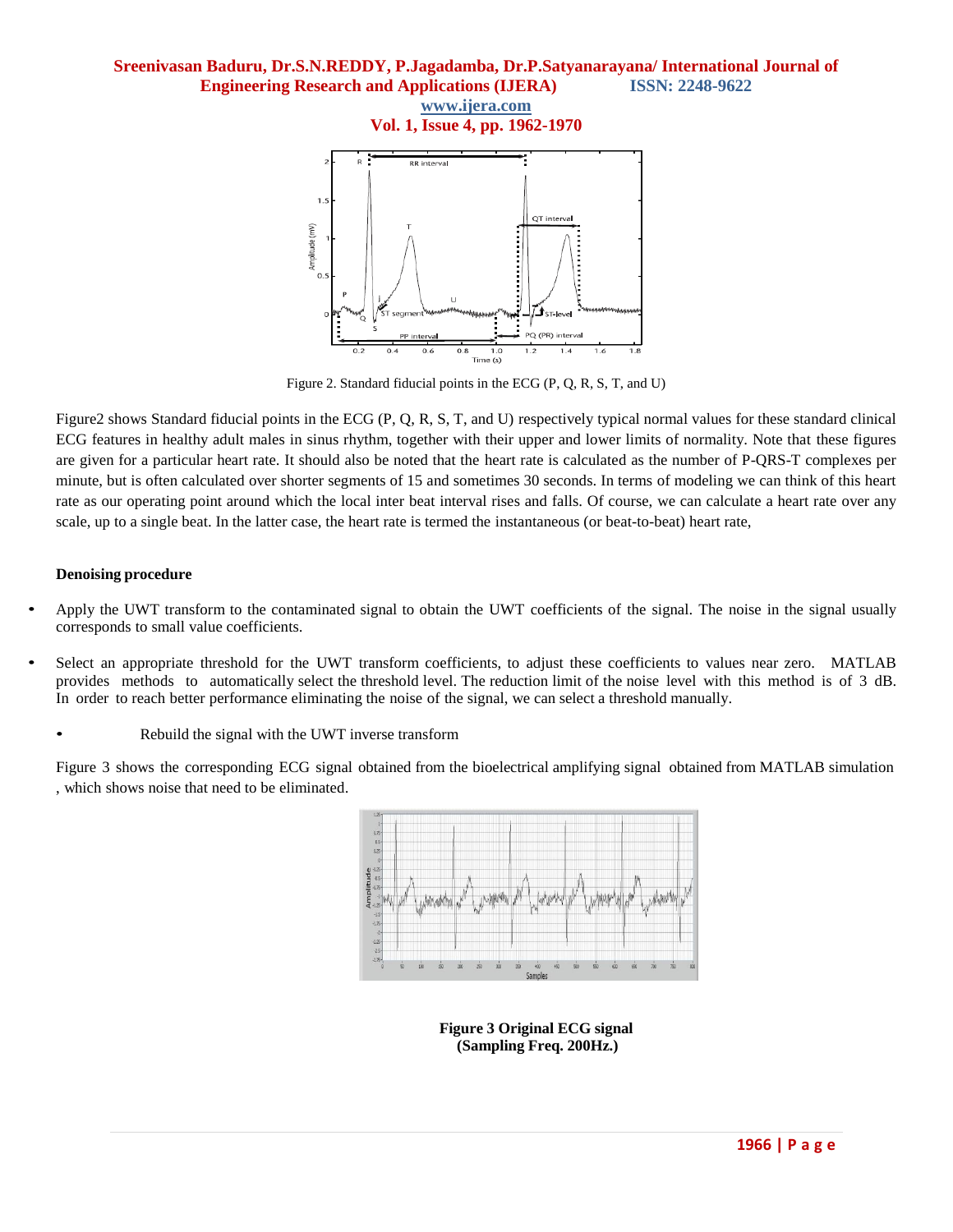In figure 4 a High pass Kaiser filter was applied to the signal, the result of applying this filter was a right shift of the signal, due to its begins to filter the signal in zero, but the noise was not eliminated reason why this filter is inefficient.



**Figure 4 ECG signal applying a high pass Kaiser filter (Sampling Freq. 200Hz.)**

Figure 5 shows the ECG signal applying the Coiflet - DWT wavelet filter, where we can observe a well know improvement in clarity of the complex P,Q,S y T, although also small peaks can be observed right before beginning the QRS wave.



**Figure 5 ECG signal applying a Coiflet - DWT filter (Sampling Freq. 200Hz.)**

In figure 6 a Biortogonal - UWT Wavelet filter has been applied where the T wave is smoother and QRS wave peak has been eliminated.



**Figure 6 ECG signal applying a Biortogonal - UWT filter (Sampling Freq. 200Hz.)**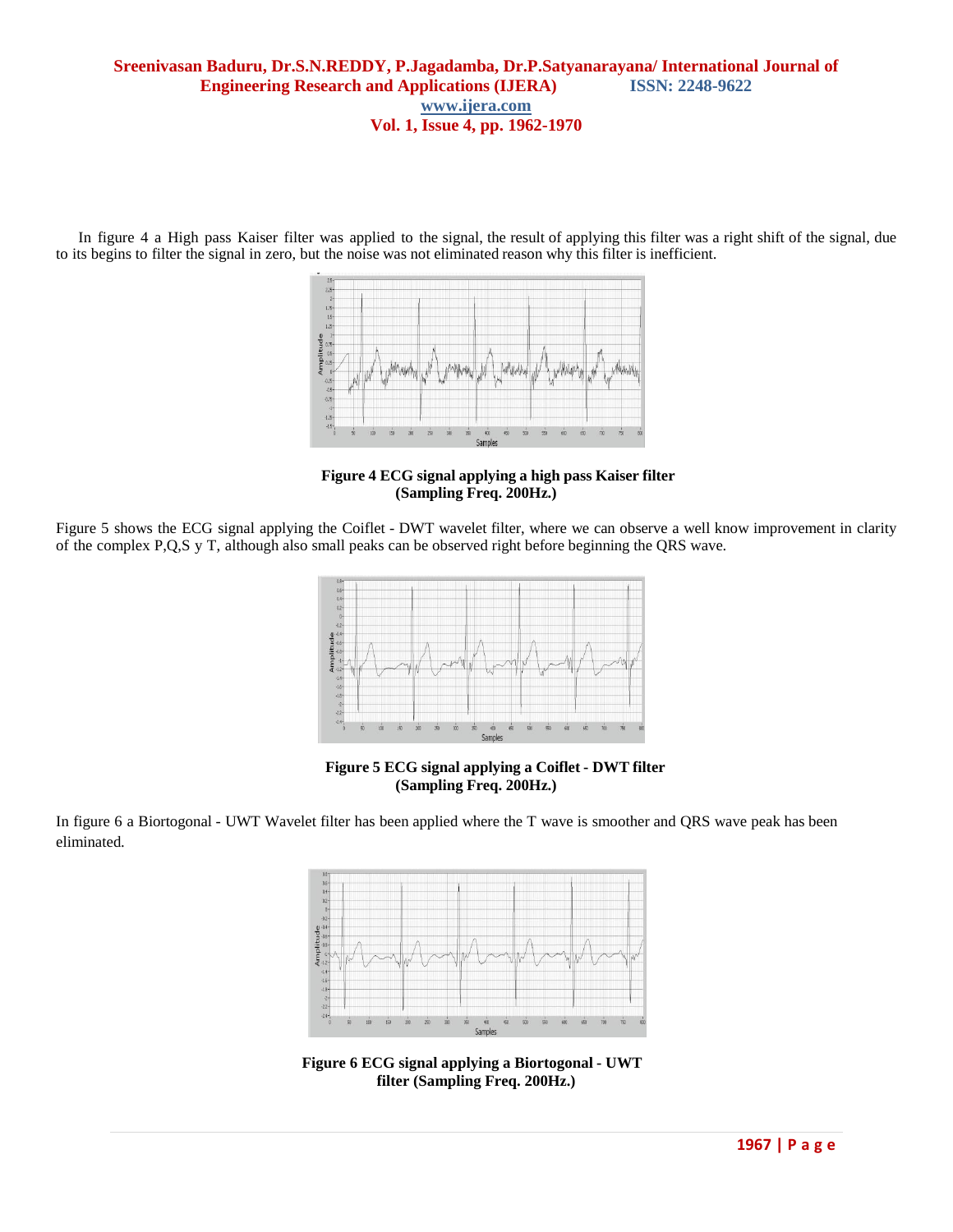Figure 7 shows the application of Daubechies UWT Wavelet filter where it is observed that the isoelectric line of the ECG signal is straight.



**Figure 7 ECG signal applying Daubechies UWT filter (Sampling Freq. 200Hz.)**

### **IV. RESULTS**

Figures 9, 10, 11 and 12 show the same filters applied to the Heart Rate signal, where we can also see that the best result between smoothness and efficiency is the Daubechies- UWT wavelet filter.



**(Sampling Freq. 200Hz.)**



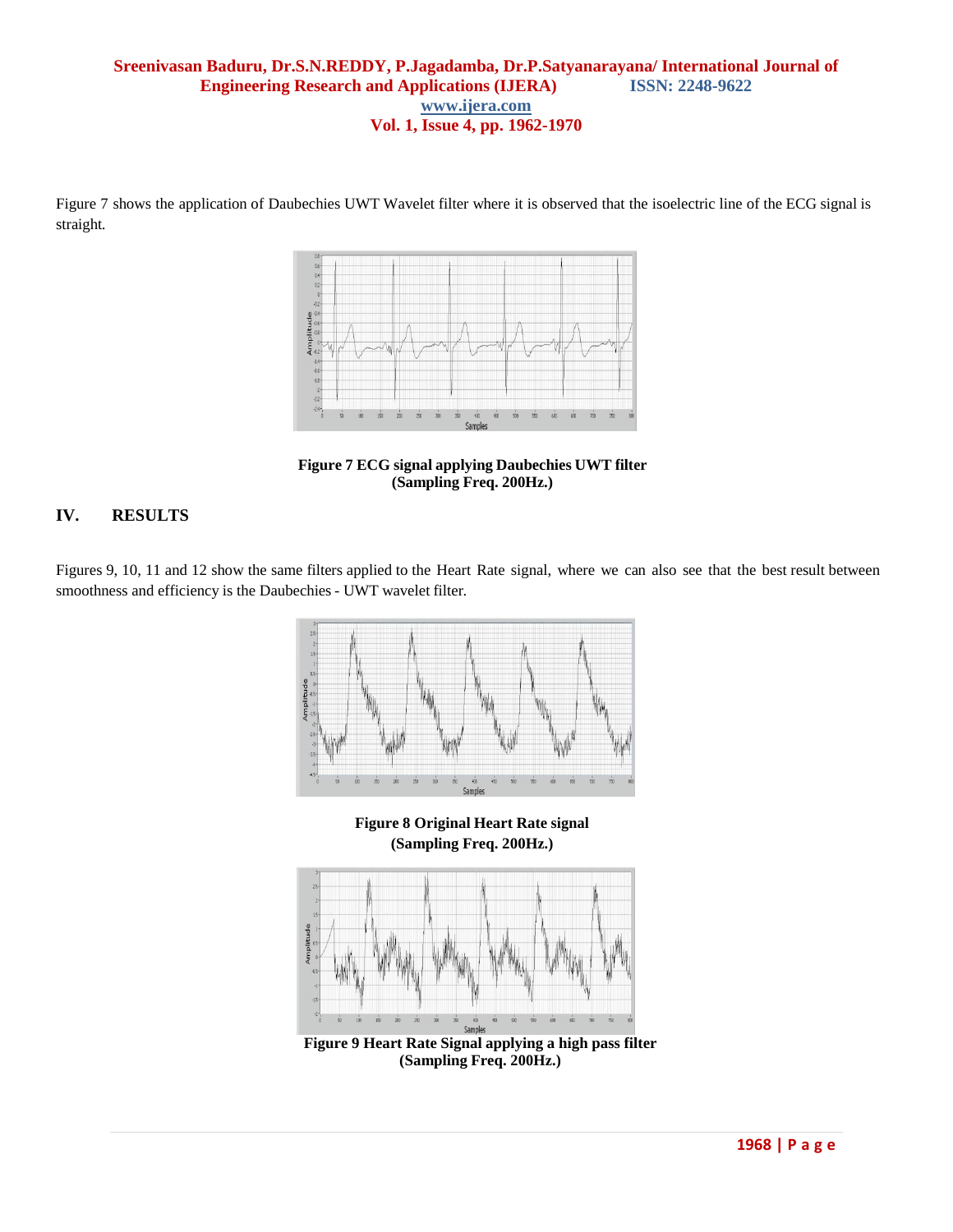#### **Sreenivasan Baduru, Dr.S.N.REDDY, P.Jagadamba, Dr.P.Satyanarayana/ International Journal of Engineering Research and Applications (IJERA) ISSN: 2248-9622**



**Figure 10 Heart Rate signal applying Coiflet - DWT filter (Sampling Freq. 200Hz.)**



**Figure 11 Heart Rate signal applying Biorthogonal- UWT filter (Sampling Freq. 200Hz.)**



**Figure 12 Heart Rate Signal applying Daubechies- UWT filter (Sampling Freq. 200Hz.)**

### **V. CONCLUSIONS**

In this work we have tried to present an alternative to filter the ECG signal and Heart Rate and thus obtain signals easier to interpret, that serves as a biomedical signal processing and that can be applied in other areas of research.

Obtaining a suitable ECG signal for telemedicine applications is a fundamental task in order to have accuracy of every wave that it is formed of. In fact besides processing, it is necessary to detect it with accuracy and to identify each feature of it in order to determine an accurate heart rate, different types of arrhythmias like the bradycardia and variations in the heart rate, as well.

The obtained results in this work using wavelet demonstrated to us that they are and accurate tool for processing non-stationary signals such as the bioelectrical signals are.

With base on the experiments carried out to the information corresponding to the ECG signal and heart rate and, the obtained results, it is possible to determine that the use of Wavelets in applications like noise reduction and signal filtering for bioelectrical